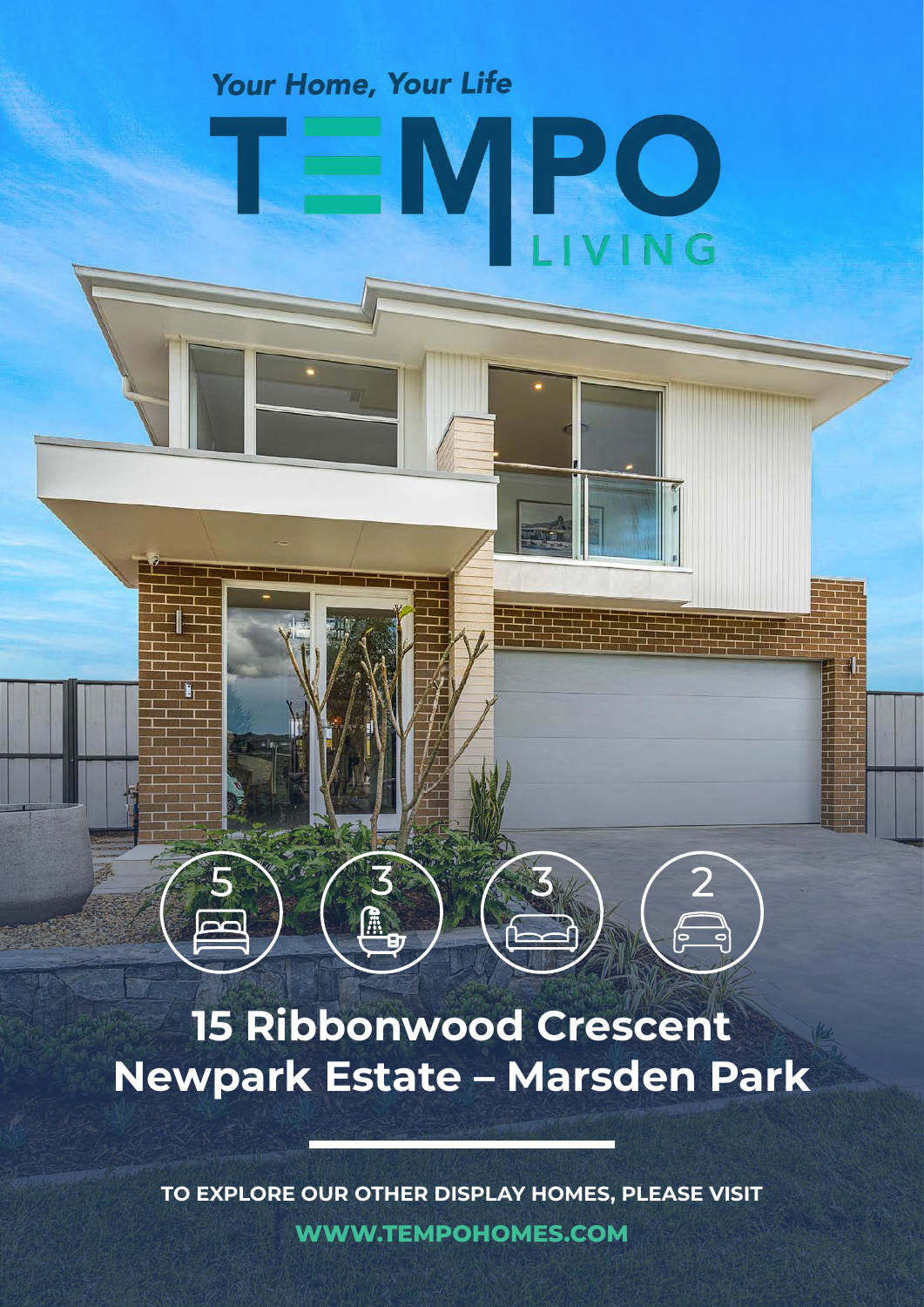

*"The space feels immediately inviting, thanks to a neutral colour palette and plenty of natural light that evokes a sense of calm"*

Tempo Living's Symphony IV is a masterclass in how to build a home that maximises natural light. The functional design, set over two storeys, is flooded in sunshine and packs an incredible amount of accommodation on to a small block.

A soaring double void entryway greets you on arrival and the sense of space is immediate. But it's the clever placement of the staircase on the left – which is reversed, so your eye is drawn straight through the home to the back yard – that is a standout.

The airy entry leads into a light-filled living room, which is the first of three living spaces in this impressive family home. This is a bright, open area which can be used as a television room, or more formal lounge.

To the right of the living room is a generous guest bedroom and adjacent bathroom, an area which has been thoughtfully designed to meet the needs of intergenerational family living. This space creates a retreat for

in-laws or guests, giving them their privacy in the home. From the living room you are welcomed into a spacious open-plan kitchen, dining and family room. The space feels immediately inviting, thanks to a neutral colour palette and plenty of natural light that evokes a sense of calm. Floor-to-ceiling sliding doors add to the openness of the area, and lead to the patio to create a flow between indoors and out.

The kitchen is the heart of this home, and it is packed with standard inclusions that would be considered upgrades elsewhere. The stone benchtops and stainless-steel appliances are impressive and small touches – including soft-close drawers and doors – provide a touch of luxury. All appliances come with a 5-year warranty.

There's ample storage thanks to a walk-in pantry, which can be upgraded to a wellequipped butler's pantry.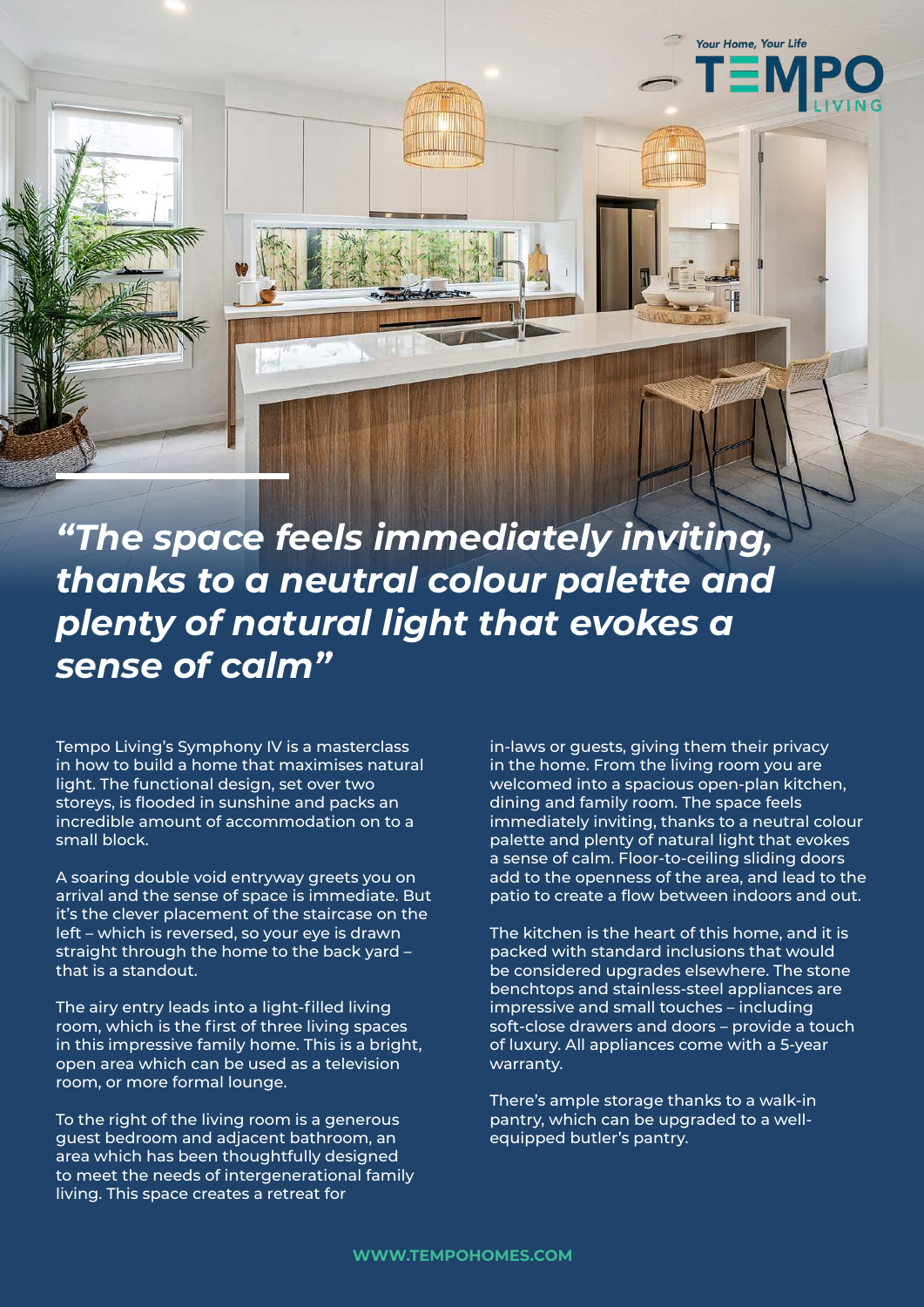

Moving upstairs, the reversed staircase leads to a rumpus room fronted by a bank of windows. Sun light spills into this space, which is generous in size and can also be used as a third living space or teenager's retreat. The solar passive design means this area is always warm and welcoming, and saves on heating bills.

A wide hallway leads away from the front of the house, and into the sleeping quarters. You'll find four bedrooms here, a walk-in linen cupboard, plus a bathroom. Tempo Living offers 'Good, Better, Best' bathroom options: good is the standard inclusion, and features stone benchtops. Better is a level up, and includes

height wall tiles. Best is the premium option, and it includes stone benchtops, luxe tapware, full-height wall tiles, an upgraded toilet and a feature wall. The 'Good' option is on display off the hallway, and in the master suite – which is at the end of the hallway – you'll find 'Best' in the generously sized ensuite. The master suite also features a walk-in robe.

Each of the five bedrooms in the Symphony IV comes with a built-in robe, and you can choose to have mirrored sliding doors at no additional cost. Cupboard space has been maximised by running the bulky air conditioning vents – which are often placed inside cupboards – elsewhere.

## *YOU'LL LOVE:*

- **• Stainless steel appliances with 5-year warranty**
- **• The solar passive design that minimises heating bills**
- **• The downstairs guest room, which gives visitors their own space**
- **• The sense of space, from the moment you walk through the door**
	- **• The double garage**